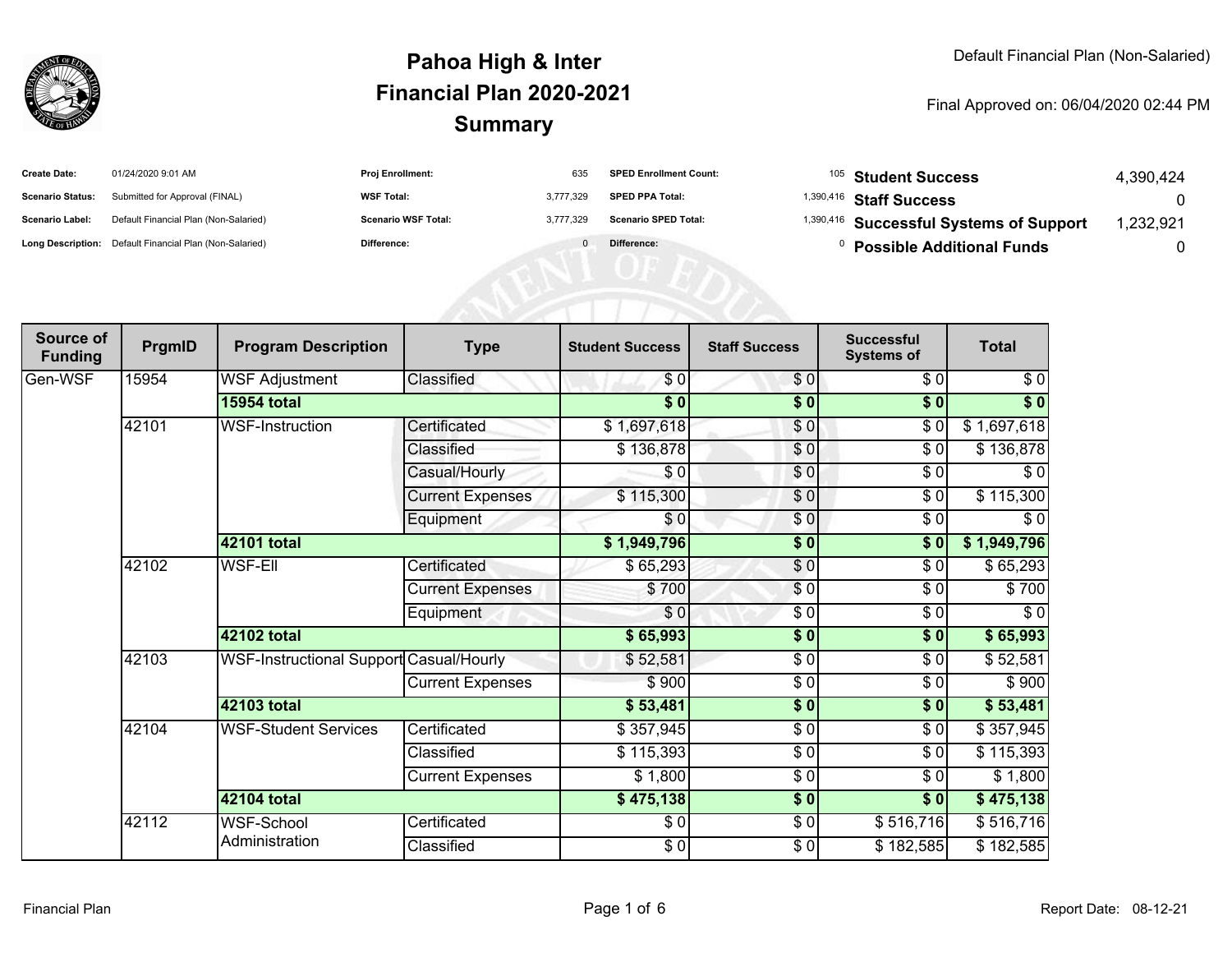

| <b>Source of</b><br><b>Funding</b> | PrgmID   | <b>Program Description</b>                      | <b>Type</b>             | <b>Student Success</b> | <b>Staff Success</b> | <b>Successful</b><br><b>Systems of</b> | <b>Total</b>     |          |
|------------------------------------|----------|-------------------------------------------------|-------------------------|------------------------|----------------------|----------------------------------------|------------------|----------|
| Gen-WSF                            | 42112    | <b>WSF-School</b>                               | Casual/Hourly           | \$0                    | \$0                  | \$19,580                               | \$19,580         |          |
|                                    |          | Administration                                  | <b>Current Expenses</b> | $\overline{\$0}$       | $\overline{50}$      | \$78,076                               | \$78,076         |          |
|                                    |          |                                                 | Equipment               | $\overline{\$0}$       | $\overline{\$0}$     | \$10,000                               | \$10,000         |          |
|                                    |          |                                                 | <b>Motor Vehicles</b>   | $\overline{S}0$        | $\overline{30}$      | $\overline{30}$                        | $\overline{\$0}$ |          |
|                                    |          | 42112 total                                     |                         | $\overline{\$0}$       | $\overline{\$0}$     | \$806,957                              | \$806,957        |          |
|                                    | 42113    | <b>WSF-School Facility</b>                      | Classified              | $\overline{\$0}$       | \$0                  | \$339,264                              | \$339,264        |          |
|                                    |          | <b>Services</b>                                 | Casual/Hourly           | $\sqrt{6}$             | $\sqrt{6}$           | \$70,700                               | \$70,700         |          |
|                                    |          |                                                 | <b>Current Expenses</b> | \$0                    | $\overline{S}0$      | \$16,000                               | \$16,000         |          |
|                                    |          |                                                 | Equipment               | $\sqrt{6}$             | \$0                  | $\overline{\$0}$                       | $\sqrt{6}$       |          |
|                                    |          | 42113 total                                     |                         | $\overline{\$0}$       | $\overline{\$0}$     | \$425,964                              | \$425,964        |          |
|                                    | Gen-WSF  |                                                 |                         | \$2,544,408            | $\overline{\$0}$     | \$1,232,921                            | \$3,777,329      |          |
| Gen-SPED                           | 17101    | <b>SPED Ppa - Instruction</b>                   | Certificated            | \$979,395              | \$0                  | \$0                                    | \$979,395        |          |
|                                    |          |                                                 | Classified              | \$404,600              | $\frac{1}{\sqrt{2}}$ | $\overline{30}$                        | \$404,600        |          |
|                                    |          |                                                 | <b>Current Expenses</b> | \$6,421                | \$0                  | $\overline{\$0}$                       | \$6,421          |          |
|                                    |          | <b>17101 total</b>                              |                         | \$1,390,416            | $\overline{\$0}$     | \$0                                    | \$1,390,416      |          |
|                                    | 17131    | Special Education in<br><b>Regular Schools</b>  | Certificated            | $\overline{\$0}$       | $\overline{S}0$      | $\overline{\$0}$                       | $\sqrt{6}$       |          |
|                                    |          |                                                 | Classified              | \$0                    | $\overline{S}0$      | $\sqrt{6}$                             | $\overline{\$0}$ |          |
|                                    |          | <b>17131 total</b>                              |                         | $\overline{\$0}$       | $\overline{\$0}$     | $\overline{\$0}$                       | $\overline{\$0}$ |          |
|                                    | Gen-SPED |                                                 | \$1,390,416             | $\overline{\$0}$       | $\overline{\$0}$     | \$1,390,416                            |                  |          |
| Gen-Categ                          | 15849    |                                                 | Gen Fund Voc & Applied  | Certificated           | \$65,293             | $\overline{50}$                        | $\overline{\$0}$ | \$65,293 |
|                                    |          | Technology                                      | Casual/Hourly           | $\overline{S}0$        | $\overline{50}$      | $\overline{S}0$                        | $\overline{\$0}$ |          |
|                                    |          |                                                 | <b>Current Expenses</b> | $\overline{\$0}$       | $\sqrt{6}$           | $\sqrt{6}$                             | $\sqrt{6}$       |          |
|                                    |          |                                                 | Equipment               | $\overline{30}$        | $\overline{30}$      | $\sqrt{6}$                             | $\overline{\$0}$ |          |
|                                    |          | <b>15849 total</b>                              |                         | \$65,293               | $\sqrt{6}$           | $\overline{\$0}$                       | \$65,293         |          |
|                                    | 16817    | <b>Early College</b>                            | <b>Current Expenses</b> | $\overline{\$0}$       | $\overline{50}$      | $\overline{30}$                        | $\sqrt{6}$       |          |
|                                    |          | <b>16817 total</b>                              |                         | $\overline{\$0}$       | $\overline{\$0}$     | $\overline{\$0}$                       | $\overline{\$0}$ |          |
|                                    | 17229    | Voc Rehab - Work Study<br><b>Contract W/DHS</b> | <b>Current Expenses</b> | $\overline{30}$        | $\overline{50}$      | $\overline{30}$                        | $\overline{\$0}$ |          |
|                                    |          | <b>17229 total</b>                              |                         | $\overline{\$0}$       | $\overline{\$0}$     | $\overline{\$0}$                       | $\overline{\$0}$ |          |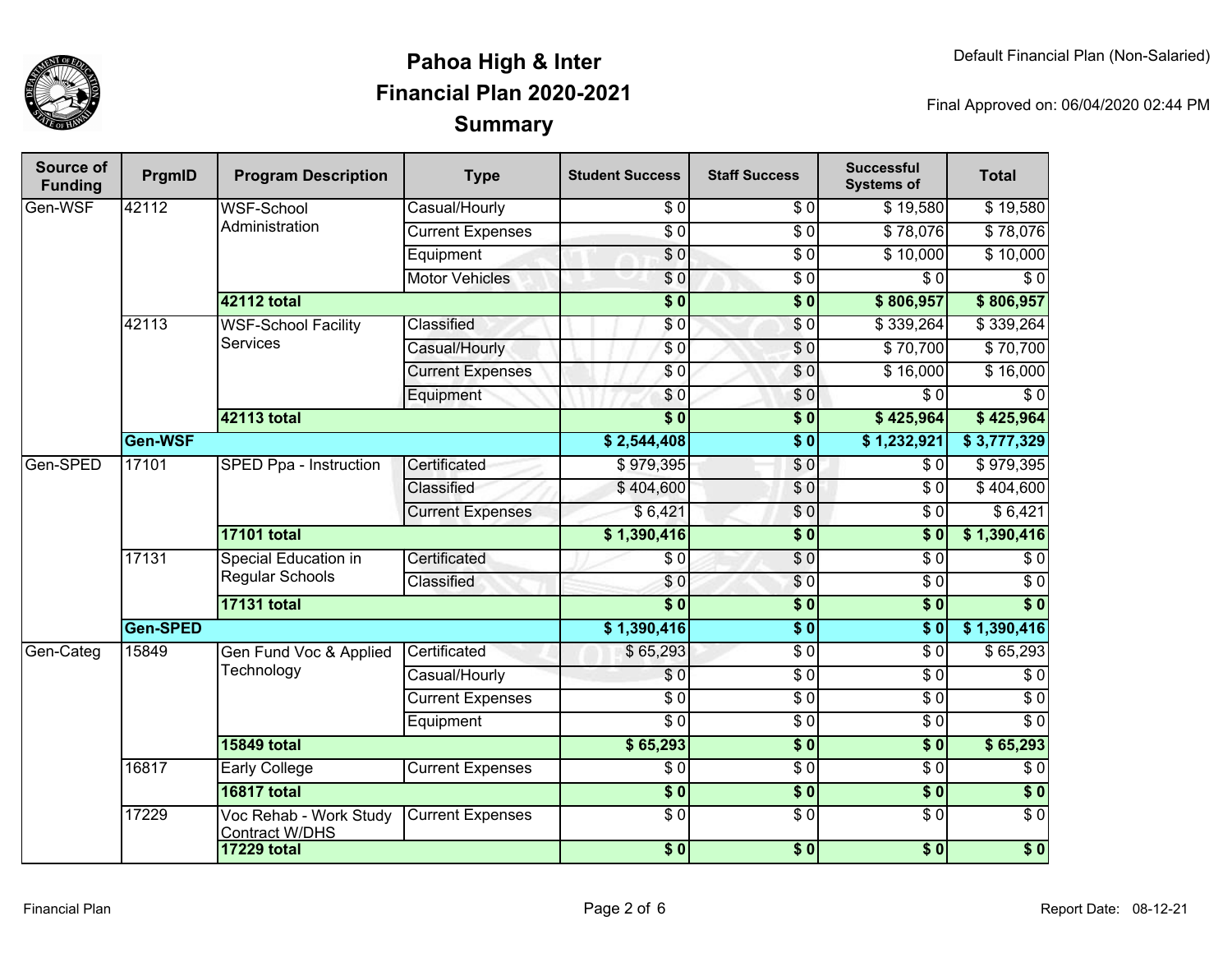

| Source of<br><b>Funding</b> | PrgmID    | <b>Program Description</b>                  | <b>Type</b>                            | <b>Student Success</b>               | <b>Staff Success</b>   | <b>Successful</b><br><b>Systems of</b> | <b>Total</b>     |            |
|-----------------------------|-----------|---------------------------------------------|----------------------------------------|--------------------------------------|------------------------|----------------------------------------|------------------|------------|
| Gen-Categ                   | 18864     | <b>Alternative Programs</b>                 | Certificated                           | \$65,293                             | \$0                    | \$0                                    | \$65,293         |            |
|                             |           |                                             | Casual/Hourly                          | $\overline{\$0}$                     | $\overline{\$0}$       | $\overline{\$0}$                       | $\overline{\$0}$ |            |
|                             |           | <b>18864 total</b>                          |                                        | \$65,293                             | $\overline{\$0}$       | $\overline{\$0}$                       | \$65,293         |            |
|                             | 27000     | Athletics-Transportation                    | <b>Current Expenses</b>                | $\overline{\$0}$                     | $\overline{\$0}$       | $\overline{\$0}$                       | $\overline{\$0}$ |            |
|                             |           | <b>27000 total</b>                          |                                        | $\overline{\$0}$                     | $\overline{\$0}$       | $\overline{\$0}$                       | $\overline{\$0}$ |            |
|                             | 27100     | <b>Athletics-Salary</b>                     | Casual/Hourly                          | \$0                                  | $\sqrt{0}$             | $\sqrt{6}$                             | $\overline{30}$  |            |
|                             |           | <b>27100 total</b>                          |                                        | $\overline{\$0}$                     | $\overline{\$0}$       | $\overline{\$0}$                       | $\overline{\$0}$ |            |
|                             | 27300     | <b>Athletics-Gender Equity</b>              | Casual/Hourly                          | \$0                                  | $\sqrt{0}$             | $\overline{50}$                        | $\overline{30}$  |            |
|                             |           |                                             | <b>Current Expenses</b>                | \$0                                  | \$0                    | $\overline{50}$                        | $\overline{30}$  |            |
|                             |           | <b>27300 total</b>                          |                                        | $\overline{\$0}$                     | $\overline{\$0}$       | $\overline{\$0}$                       | $\overline{\$0}$ |            |
|                             | 27400     | Athletics-Supplies & Equip Current Expenses |                                        | \$0                                  | \$0                    | $\overline{\$0}$                       | $\overline{30}$  |            |
|                             |           | <b>27400 total</b>                          |                                        | $\overline{\$0}$<br>$\overline{\$0}$ |                        | $\overline{\$0}$                       | $\overline{\$0}$ |            |
|                             | 27480     | <b>Athletic Trainers</b>                    | Classified                             | \$60,267                             | \$0                    | $\overline{50}$                        | \$60,267         |            |
|                             |           |                                             | <b>Current Expenses</b>                | $\overline{\$0}$                     | $\overline{\$0}$       | $\overline{\$0}$                       | $\overline{\$0}$ |            |
|                             |           |                                             | Equipment                              | \$0                                  | \$0                    | \$0                                    | $\overline{\$0}$ |            |
|                             |           | <b>27480 total</b>                          |                                        | \$60,267                             | $\overline{\$0}$       | $\overline{\$0}$                       | \$60,267         |            |
|                             | 45005     | Reach Program                               | Casual/Hourly                          | \$0                                  | \$0                    | $\overline{\$0}$                       | \$0              |            |
|                             |           |                                             | <b>Current Expenses</b>                | \$0                                  | $\overline{\$0}$       | $\overline{\$0}$                       | $\overline{\$0}$ |            |
|                             |           | 45005 total                                 |                                        | $\overline{\bullet}$                 | $\overline{\$0}$       | $\overline{\$0}$                       | $\overline{\$0}$ |            |
|                             | Gen-Categ |                                             |                                        | \$190,853                            | $\overline{\bullet}$ 0 | $\overline{\$0}$                       | \$190,853        |            |
| Federal                     | 13025     |                                             | Middle School Uplink-DHS Casual/Hourly |                                      | $\sqrt{50}$            | $\overline{\$0}$                       | $\overline{\$0}$ | $\sqrt{6}$ |
|                             |           | <b>FY19</b>                                 | <b>Current Expenses</b>                | $\overline{\$0}$                     | $\sqrt{6}$             | $\overline{\$0}$                       | $\overline{\$0}$ |            |
|                             |           | <b>13025 total</b>                          |                                        | $\overline{\$0}$                     | $\overline{\$0}$       | $\overline{\$0}$                       | $\overline{\$0}$ |            |
|                             | 18902     | <b>ESEA Title I-Schools</b>                 | Certificated                           | \$195,879                            | $\sqrt{6}$             | $\overline{\$0}$                       | \$195,879        |            |
|                             |           |                                             | Classified                             | \$68,868                             | $\overline{\$0}$       | $\overline{50}$                        | \$68,868         |            |
|                             |           |                                             | Casual/Hourly                          | $\sqrt{6}$                           | $\overline{\$0}$       | $\overline{\$0}$                       | $\sqrt{6}$       |            |
|                             |           |                                             | <b>Current Expenses</b>                | $\overline{\$0}$                     | $\overline{\$0}$       | $\overline{\$0}$                       | $\overline{\$0}$ |            |
|                             |           |                                             | Equipment                              | $\overline{\$0}$                     | $\overline{\$0}$       | $\overline{\$0}$                       | $\overline{\$0}$ |            |
|                             |           | <b>18902 total</b>                          |                                        | \$264,747                            | $\overline{\$0}$       | $\overline{\$0}$                       | \$264,747        |            |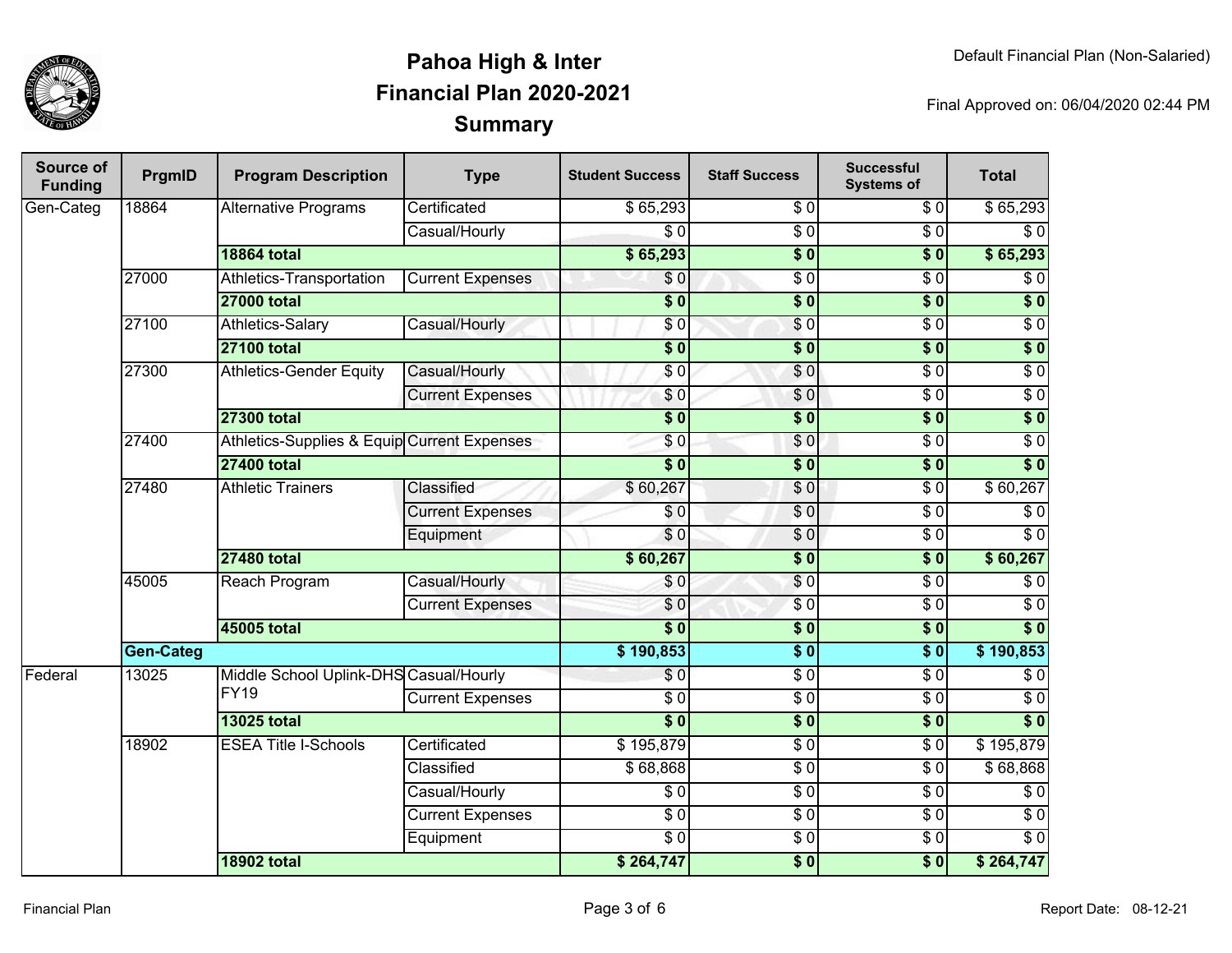

| Source of<br><b>Funding</b> | PrgmID          | <b>Program Description</b>                           | <b>Type</b>             | <b>Student Success</b> | <b>Staff Success</b> | <b>Successful</b><br><b>Systems of</b> | <b>Total</b>     |
|-----------------------------|-----------------|------------------------------------------------------|-------------------------|------------------------|----------------------|----------------------------------------|------------------|
| Federal                     | 18935           | <b>ESEA Title I-Parent</b><br>Engagement             | <b>Current Expenses</b> | \$0                    | \$0                  | $\overline{\$0}$                       | $\overline{\$0}$ |
|                             |                 | <b>18935 total</b>                                   |                         | \$0]                   | \$0                  | \$0                                    | $\sqrt{6}$       |
|                             | 20657           | Essa Title IIa Targeted<br>Prof Dev                  | <b>Current Expenses</b> | \$0                    | $\overline{\$0}$     | $\overline{\$0}$                       | $\overline{\$0}$ |
|                             |                 | <b>20657 total</b>                                   |                         | $\overline{\$0}$       | \$0                  | \$0                                    | \$0              |
|                             | 20659           | Essa Title IIa Prof Dev-<br><b>OCISS</b>             | Casual/Hourly           | \$0                    | $\sqrt{6}$           | $\overline{\$0}$                       | $\sqrt{6}$       |
|                             |                 | <b>20659 total</b>                                   |                         | $\overline{\$0}$       | $\overline{\$0}$     | $\overline{\$0}$                       | $\overline{\$0}$ |
|                             | 35913           | <b>Sch Prgm Food Services</b>                        | Classified              | \$0                    | \$0                  | $\overline{\$0}$                       | $\overline{\$0}$ |
|                             |                 |                                                      | Casual/Hourly           | \$0                    | $\overline{\$0}$     | $\overline{\$0}$                       | $\overline{\$0}$ |
|                             |                 | 35913 total                                          |                         | $\overline{\$0}$       | $\overline{\$0}$     | $\overline{\$0}$                       | $\overline{\$0}$ |
|                             | Federal         |                                                      |                         | \$264,747              | $\overline{\$0}$     | $\overline{\bullet}$                   | \$264,747        |
| Gen-Cent                    | 35163           | <b>Food Services-General</b>                         | Classified              | $\sqrt{6}$             | $\overline{S}0$      | $\overline{\$0}$                       | $\sqrt{6}$       |
|                             |                 | Fund                                                 | Casual/Hourly           | \$0                    | $\overline{60}$      | $\overline{\$0}$                       | $\sqrt{6}$       |
|                             |                 | 35163 total                                          |                         | $\overline{\$0}$       | $\overline{\$0}$     | $\overline{\$0}$                       | $\overline{\$0}$ |
|                             | 37721           | <b>Athletic Travel</b>                               | <b>Current Expenses</b> | \$0                    | $\overline{\$0}$     | $\overline{S}0$                        | $\overline{\$0}$ |
|                             |                 | 37721 total                                          |                         | $\overline{\$0}$       | $\overline{\$0}$     | $\overline{\$0}$                       | $\overline{\$0}$ |
|                             | <b>Gen-Cent</b> |                                                      |                         | $\overline{\bullet}$   | $\overline{\$0}$     | $\overline{\$0}$                       | $\overline{\$0}$ |
| Special                     | 13173           | <b>DHHS-Project HI Aware</b>                         | Casual/Hourly           | $\overline{\$0}$       | $\sqrt{50}$          | $\sqrt{6}$                             | $\overline{60}$  |
|                             |                 | <b>13173 total</b>                                   |                         | $\overline{\$0}$       | $\overline{\$0}$     | $\overline{\$0}$                       | $\overline{\$0}$ |
|                             | 15754           | Voc Ed-Program                                       | Casual/Hourly           | \$0                    | $\sqrt{6}$           | $\overline{\$0}$                       | $\sqrt{6}$       |
|                             |                 | Improvement FY19                                     | <b>Current Expenses</b> | $\overline{\$0}$       | $\frac{3}{6}$        | $\sqrt{6}$                             | $\sqrt{6}$       |
|                             |                 |                                                      | Equipment               | $\overline{30}$        | $\overline{\$0}$     | $\overline{\$0}$                       | \$0              |
|                             |                 | <b>15754 total</b>                                   |                         | $\overline{\$0}$       | $\overline{\$0}$     | $\overline{\$0}$                       | $\overline{\$0}$ |
|                             | 19062           | <b>DOD-Fed Connected</b><br><b>Student Incentive</b> | <b>Current Expenses</b> | $\overline{\$0}$       | $\overline{S}0$      | $\overline{\$0}$                       | $\overline{\$0}$ |
|                             |                 | <b>19062 total</b>                                   |                         | \$0                    | \$0                  | \$0                                    | $\sqrt{ }$       |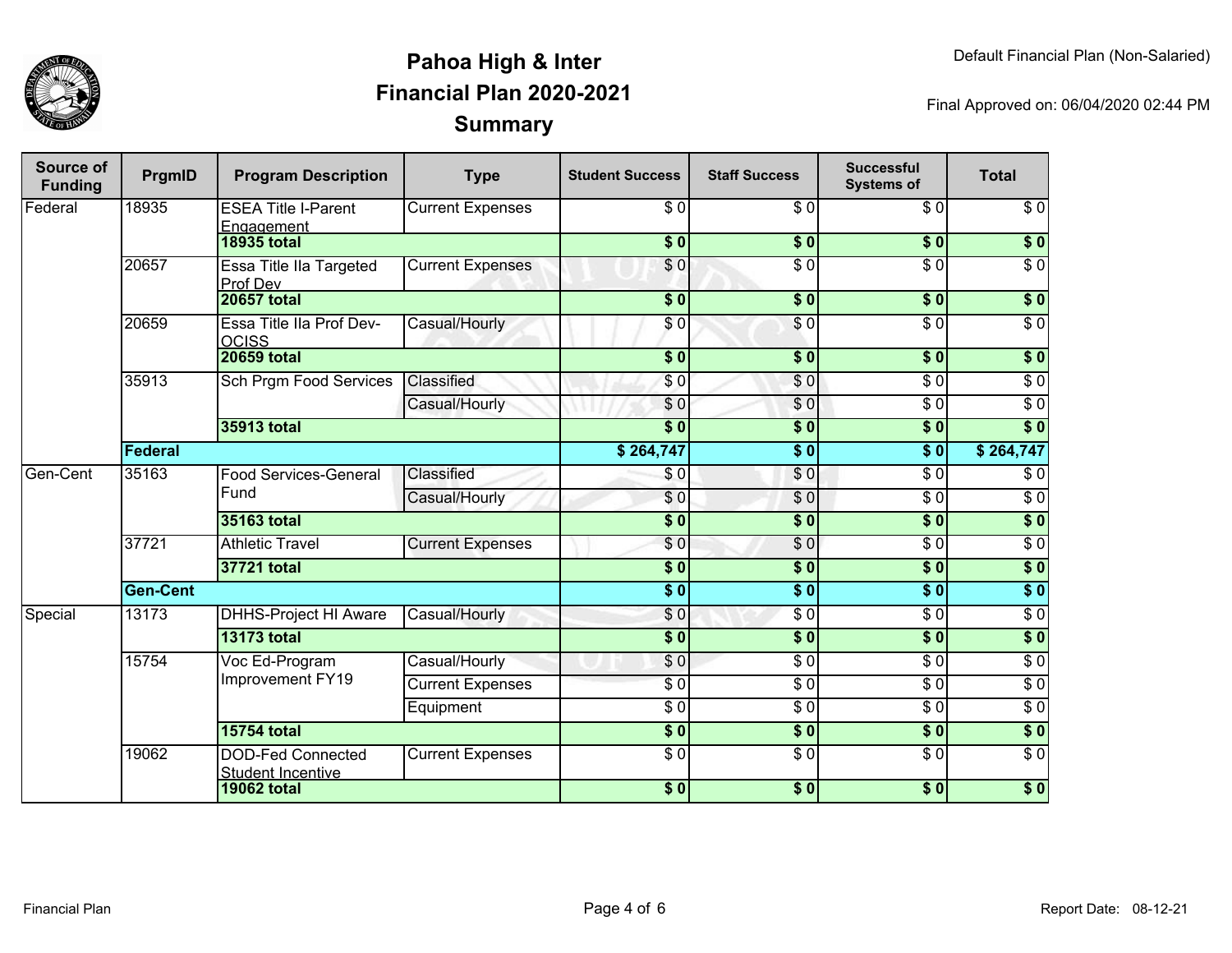

| Source of<br><b>Funding</b> | PrgmID         | <b>Program Description</b>                        | <b>Type</b>             | <b>Student Success</b> | <b>Staff Success</b> | <b>Successful</b><br><b>Systems of</b> | <b>Total</b> |
|-----------------------------|----------------|---------------------------------------------------|-------------------------|------------------------|----------------------|----------------------------------------|--------------|
| Special                     | 35304          | Food Services-Special<br>Fund                     | <b>Current Expenses</b> | \$0                    | \$0                  | \$0                                    | \$0          |
|                             |                | 35304 total                                       |                         | \$0                    | \$0                  | \$0]                                   | \$0          |
|                             | <b>Special</b> |                                                   |                         | \$0                    | \$0]                 | \$0]                                   | \$0          |
| Trust                       | 17991          | Hcf - Connecting for<br><b>Success Grant 2013</b> | <b>Current Expenses</b> | \$0                    | \$0                  | \$0                                    | \$0          |
|                             |                | <b>17991 total</b>                                |                         | \$0                    | \$0                  | \$0]                                   | $\sqrt{6}$   |
|                             | <b>Trust</b>   |                                                   |                         | \$0                    | \$0]                 | \$0]                                   | $\sqrt{6}$   |
| Inter Xfer                  | 16355          | Driver and Traffic Safety<br>Education            | Casual/Hourly           | \$0                    | \$0                  | \$0                                    | \$0          |
|                             |                |                                                   | <b>Current Expenses</b> | \$0                    | \$0                  | \$0]                                   | \$0          |
|                             |                | <b>16355 total</b>                                |                         | \$0                    | \$0                  | \$0]                                   | \$0          |
|                             | Inter Xfer     |                                                   |                         | \$0                    | \$0]                 | \$0]                                   | \$0          |
| <b>Grand Total</b>          |                |                                                   |                         | \$4,390,424            | \$0                  | \$1,232,921                            | \$5,623,345  |